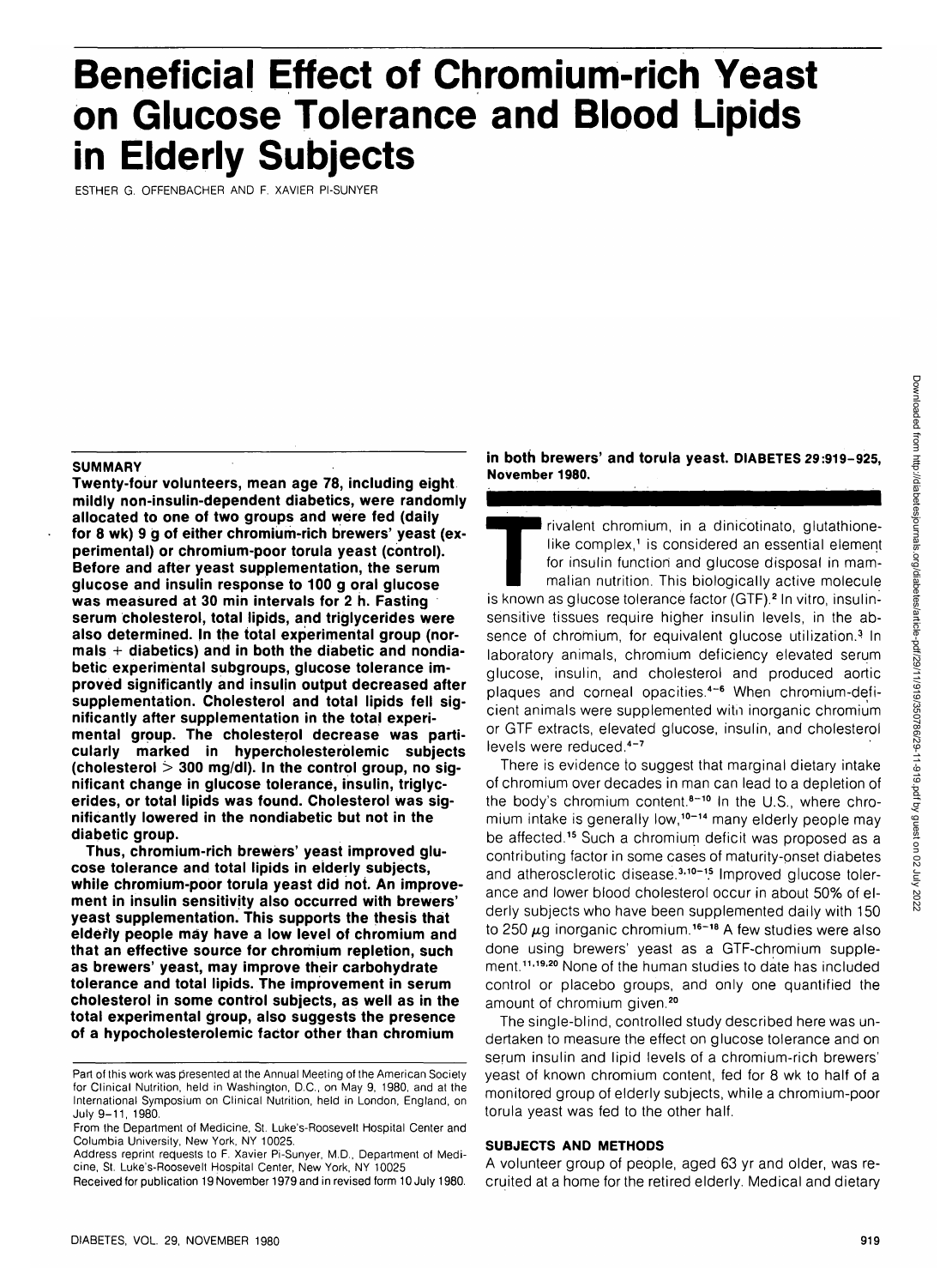### BENEFICIAL EFFECT OF CHROMIUM ON GLUCOSE AND LIPIDS

records were screened before subjects were accepted into the study. Among the criteria for exclusion were ketosisprone insulin-dependent diabetes, marked obesity, hyperuricemia, major intestinal disease, and mental incompetence. An initial clinical and laboratory assessment included complete blood count and tests of liver and kidney function. Weights and heights were recorded. Informed consent was obtained.

An oral glucose load (Glucola, Ames Laboratories) was administered after an 8 h overnight fast. The daily carbohydrate intake of each subject for 3 days preceding the test was monitored to be at least 250 g. Subjects were given 100 g of glucose if they weighed more than 100 pounds or, if they weighed less, they were given 1.75 g per kilogram body weight. Blood was drawn before and at 30, 60, 90, and 120 min after the glucose load. Blood samples were collected in Vacutainer tubes, clotted at room temperature for 20 min, and then refrigerated, centrifuged, and the serum separated.

Serum glucose and insulin were measured on each of the five blood samples. Glucose was measured on the same day with a Beckman glucose analyzer utilizing an oxygen consumption method for glucose determination.<sup>21</sup> Serum cholesterol,<sup>22</sup> triglyceride,<sup>23</sup> and total lipid<sup>24</sup> levels were measured on fasting sera; the sera were then frozen at - 20°C. Insulin determinations for all subjects were made at the conclusion of the study, when a second set of sera was obtained; this was done so that all insulin determinations for each individual could be performed in the same assay. The single antibody, charcoal absorption method of Herbert et al.<sup>25</sup> was used, utilizing a human insulin standard.

Subjects were classified as diabetic or nondiabetic by the criteria of Fajans<sup>26</sup> and, within these categories, were randomly assigned to experimental and/or control groups. All subjects in each group were fed 9 g of either chromiumrich brewers' yeast (experimental) or chromium-poor torula yeast (control) every day for 8 wk. Both yeasts contained 0.5 mg niacin per gram and were similar in other nutrient composition, except for their chromium contents. The brewers' yeast (Amber Laboratories, Wisconsin) had a chromium content of 1.2  $\mu$ g per gram,\* providing 10.8  $\mu$ g chromium in the daily 9 g of yeast dose. The chromium content of the torula yeast (type B, Lake States Division, St. Regis Paper Co., Wisconsin) was  $< 0.05 \mu$ g per gram,\* providing  $< 0.45$  $\mu$ g of chromium per day.

The yeast was administered in fruit juice. Batches of the beverages were prepared several times weekly, refrigerated or frozen, and served daily, under supervision, usually at the beginning of the lunch meal. The subjects did not know which yeast they received.

After the period of supplementation, the glucose tolerance tests were repeated in the same place, by the same personnel, and in the same manner as before. Twenty-four subjects, including eight nonketotic diabetics, satisfactorily completed the study. These subjects ranged in age from 63 to 93, mean age 78. The experimental and control groups each contained eight nondiabetic subjects (six women and two men) and four diabetic subjects (three women and one man). Distribution by decade was, 60-69: 4F, 1M; 70-79: 3F, 4M; 80-89: 8F, 1M; and 90+: 3F.

A certain amount of chronic disease and use of medication is to be expected in such an elderly population. Diagnosed disease in the total group (single or concurrent) included hypertension (2), osteoarthritis (3), Paget's disease of bone (1), mild Parkinsonism (1), mild pulmonary insufficiency (1), and arteriosclerotic heart disease requiring some diuretic therapy (3). Chronic medication in the group (single or concurrent) included chlorothiazide and KCI (3), furosemide and KCI (2), digoxin (3), alphamethyldopa (1), Tofranil (1), and Valium (1). As only subjects with stable disease and medication patterns were allowed in the study, the medications listed were not changed during the course of the study. There was also no preponderance of disease or medication in one group over the other.

formula  $\frac{A}{2} + B + C + D + \frac{E}{2}$ Mean serum glucose and insulin values were calculated for the blood samples drawn during the two glucose tolerance tests, before (B) and after (A) supplementation. Mean (B) and (A) values were also calculated for fasting serum cholesterol, triglyceride, and total lipid levels. The (B) and (A) means for each parameter were compared using Student's paired t tests. In addition, total area-under-the-curve means for glucose and insulin were calculated using the  $+$  B  $+$  C + D +  $\frac{1}{2}$  – Area Index Total (AIT), where  $A =$  fasting value, and B, C, D, and  $E = \frac{1}{2}$  h, 1 h, 1<sup>1</sup>/<sub>2</sub> h, and 2 h values, respectively.<sup>27</sup> These AIT means were assessed for significant differences by paired t test analysis. Means were also calculated, and paired t tests, comparing values before and after supplementation, were made separately for all subjects, for nondiabetics, and for diabetics, for each parameter studied.

# **RESULTS**

**Glucose.** Two-hour serum glucose responses to 100 g of oral glucose in each experimental (E) and control (C) subject before and after supplementation, expressed as area index totals (AIT), are shown in Figure 1. In 10 of the 12 E subjects, glucose AIT declined; it was unchanged in one subject and rose in the twelfth. In the 12 C subjects fed the chromium-poor yeast, glucose AIT declined in seven subjects (nominally in two) and increased in five.

Mean serum glucose and insulin responses to 100 g of oral glucose in the E and C groups, before and after supplementation, are presented in Table 1. After supplementation with the chromium-rich yeast, the mean AIT glucose of the 12 E subjects showed a decrement fro 632 mg-h/dl to 549 mg $\cdot$ h/dl, or  $-83$  mg $\cdot$ h/dl, 13% (P < 0.01). Among the 12 C subjects fed the chromium-poor yeast, glucose AIT did not change significantly, the mean decline being from 552 mg-h/dl to 539 mg-h/dl, or 13 mg-h/dl (2%).

The baseline mean glucose and insulin AIT values of the E and C groups at the start of the study were similar. However, attrition of subjects (through noncooperation and transfers) brought the total number of volunteers who completed the 8 wk yeast supplementation period to 24, or two thirds of the intitial 36 selected. This led to somewhat higher baseline mean glucose AIT values in the E group than in the C group and somewhat higher mean insulin AIT values in the C group than in the E group, although, on t test comparison, there is no statistical difference between the groups. As can be seen in Figure 1, the glucose differences are due to the glucose AIT values of two subjects in the total E group (numbers 1 and 2), which were >2 SD above the mean of all

<sup>\*</sup> These levels were confirmed by us in collaboration with Drs. W. Wolf, C. Veillon, and J. Kumpalainen at the Human Nutrition Center, U.S.D.A., Beltsville, Md.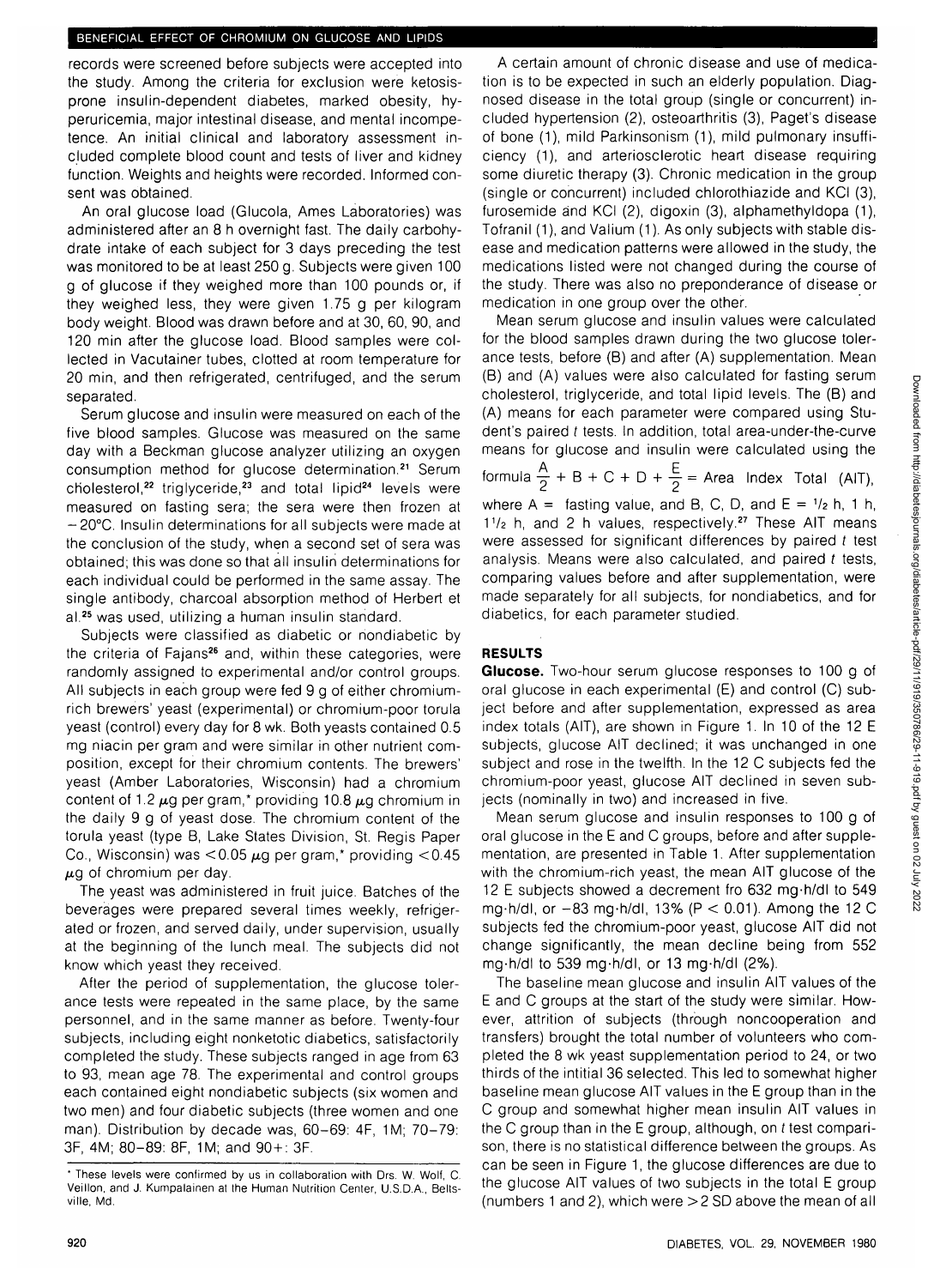

**FIGURE 1. Glucose area index totals for individual subjects in response to 100 g oral glucose before and after supplementation in experimental subjects given chromium-rich yeast and in control** subjects given chromium-poor yeast.  $\rightarrow$  = diabetics,  $\rightarrow$  = nondiabetics. N = 12 E and 12 C.

subjects. The insulin differences are due to the insulin AIT values of C subjects numbers 5 and 6, who had baseline insulin values >2 SD above the mean (as did E subject number 2). Therefore, the data are presented in Table 1 both with and without these four subjects. This was done to examine the possibility that the glucose tolerances of the C subjects failed to respond because they were initially lower and not amenable to improvement by factor(s) in yeast, while the poorer glucose tolerance of the E group may have favored a positive response to supplementation. As shown in Table 1, the mean glucose AIT decrement for the remaining 10 subjects in the E group, having a starting glucose AIT (571 mg-h/dl) similar to that of the controls (552 mg-h/dl), dropped to 513 mg·h/dl, or  $-58$  mg·h/dl, 10% (P  $<$  0.02). Their mean insulin AIT decrement, having a starting insulin AIT of 229  $\mu$ U-h/dl compared with the C group's 223  $\mu$ U-h/dl, dropped to 199  $\mu$ U-h/dl, or  $-30$   $\mu$ U-h/dl (13%), but this was not significant.

Similarly, two subjects in the nondiabetic E group (numbers 3 and 4 in Figure 1) had baseline mean glucose AIT values >2 SD above the mean for all nondiabetic subjects, elevating the E group's mean, although not significantly. With subjects 3 and 4 included, the nondiabetic E group's mean glucose AIT declined from 527 mg-h/dl to 468 mg-h/dl, or  $-59$  mg $\cdot$ h/dl, 11% (P < 0.05). Without these two cases, the mean glucose AIT declined from 495  $\pm$  33 to 444  $\pm$  21, or -51 mg-h/dl, 10%. In the nondiabetic C group, however, the glucose AIT rose slightly. The E group's mean insulin AIT without subjects 3 and 4 fell from 226  $\pm$  49  $\mu$ U-h/dl to 181  $\pm$  41  $\mu$ U·h/dl, or -45  $\mu$ U·h/dl (20%), but this was not significant. The C group's mean insulin AIT did not change. Thus, whether comparing the total nondiabetic group, or a group more matched with the controls for glucose or insulin AIT, the E groups showed improvement of glucose tolerance, whereas this could not be found in the C group.

The glucose tolerance of both the E and C diabetic groups improved, but only in the diabetic E group was this improvement significant, with a glucose AIT decline of 131 mg $\cdot$ h/dl, 16% (P < 0.05). The diabetic C group's glucose AIT decline was 67 mg-h/dl, 10%, and was not significant.

Figure 2 presents the serum glucose tolerance values before and after supplementation. The significant decrements in serum glucose of the E group after supplementation occurred at 0 min ( $P < 0.05$ ), 30 min ( $P < 0.001$ ), and 60 min

## TABLE 1

Serum glucose and insulin area index totals (AIT) in response to 100 g oral glucose, before (B) and after (A) supplementation, in experimental subjects given chromium-rich yeast and in control subjects given chromium-poor yeast. Results are expressed as  $\tilde{x} \pm$  SEM.  $N =$  number of subjects. Significance is measured by paired t test, B/A.

| Group                                |    | Experimental      |                             |    | Control                  |                             |  |
|--------------------------------------|----|-------------------|-----------------------------|----|--------------------------|-----------------------------|--|
| ь.                                   | N  | Glucose (mg·h/dl) | Insulin $(\mu U \cdot h/d)$ | N  | Glucose $(mg \cdot h/d)$ | Insulin $(\mu U \cdot h/d)$ |  |
| All Subjects                         | 12 |                   |                             | 12 |                          |                             |  |
| Before                               |    | $632 \pm 53$      | $272 \pm 53$                |    | $552 \pm 37$             | $308 \pm 60$                |  |
| After                                |    | $549 \pm 38$      | $225 \pm 36$                |    | $539 \pm 27$             | $283 \pm 60$                |  |
|                                      |    | P < 0.01          |                             |    |                          |                             |  |
| All whose baseline glucose and       |    |                   |                             |    |                          |                             |  |
| insulin are $<$ 2 SD above $\bar{x}$ | 10 |                   |                             | 10 |                          |                             |  |
| Before                               |    | $571 \pm 32$      |                             |    | $537 \pm 26$             |                             |  |
| After                                |    | $513 \pm 35$      |                             |    | $536 \pm 25$             |                             |  |
|                                      |    | P < 0.02          |                             |    |                          |                             |  |
| Nondiabetics                         | 8  |                   |                             | 8  |                          |                             |  |
| <b>Before</b>                        |    | $527 \pm 32$      | $222 \pm 36$                |    | $475 \pm 24$             | $284 \pm 54$                |  |
| After                                |    | $468 \pm 22$      | $186 \pm 33$                |    | $490 \pm 25$             | $274 \pm 63$                |  |
|                                      |    | P < 0.05          |                             |    |                          |                             |  |
| <b>Diabetics</b>                     | 4  |                   |                             | 4  |                          |                             |  |
| <b>Before</b>                        |    | $843 \pm 62$      | $372 \pm 140$               |    | $705 \pm 21$             | $355 \pm 157$               |  |
| After                                |    | $712 \pm 25$      | $303 \pm 81$                |    | $638 \pm 26$             | $300 \pm 109$               |  |
|                                      |    | P < 0.05          |                             |    |                          |                             |  |
|                                      |    |                   |                             |    |                          |                             |  |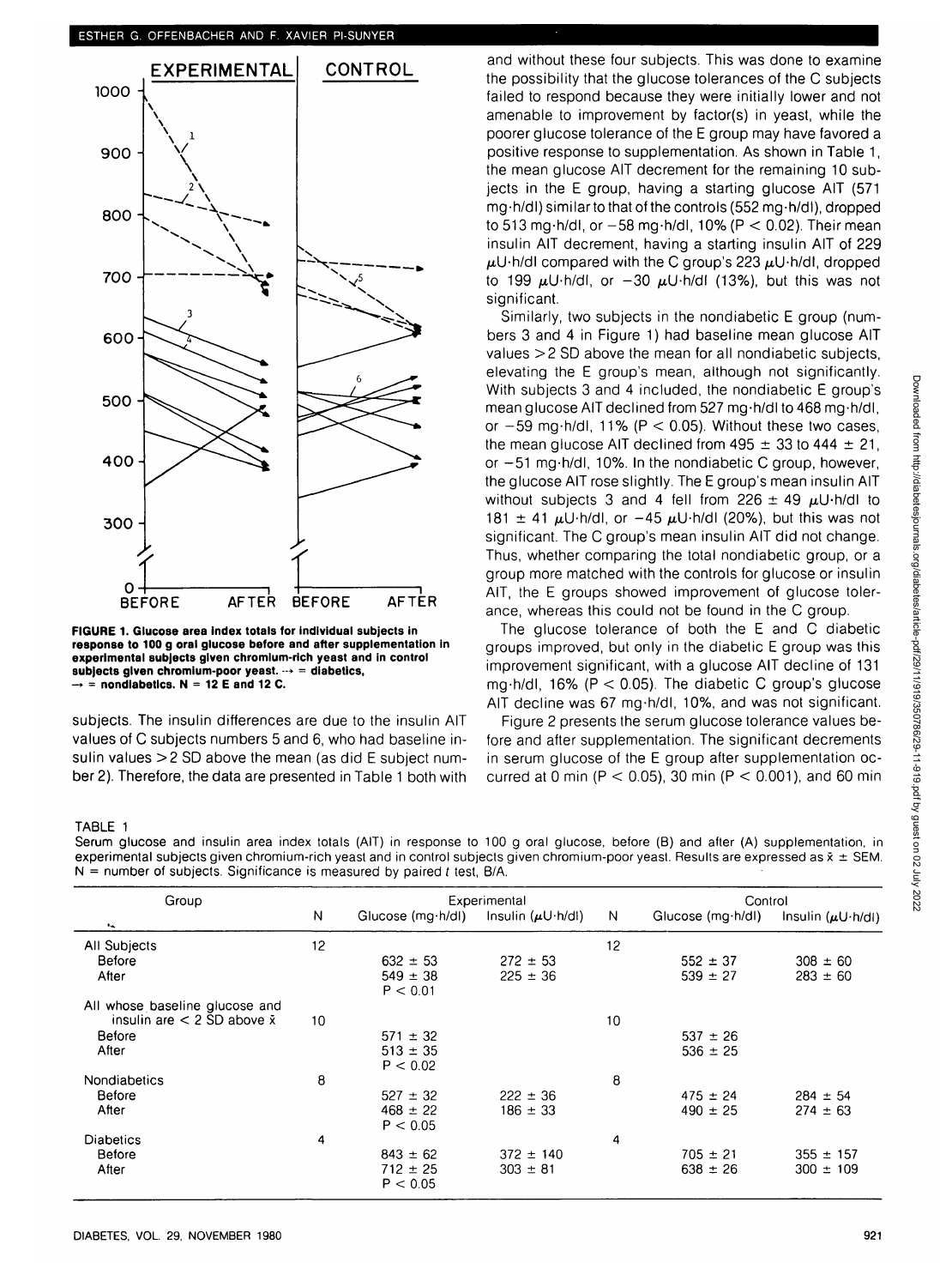

**FIGURE 2. Serum glucose values In response to 100 g oral glucose before (O—O) and after (x-----x) supplementation in experimental subjects given chromium-rich yeast and in control subjects given** chromium-poor yeast. Results are expressed as  $\overline{X} \pm$  SEM. Number of **subjects for experimental and control groups is: all subjects, 12 and 12; nondiabetics, 8 and 8; diabetics, 4 and 4.**



**Insulin.** The insulin-secretory response to glucose of all subjects in the E group was reduced after supplementation, as seen in Table 1, notwithstanding the improved glucose disposal. The AIT declined 47  $\mu$ U-h/dl, 17%. The insulin decrement of 28  $\mu$ U·h/dl, 33%, at 60 min was significant  $(P < 0.02)$ ; this is shown in Figure 3. No C group subject's



**Figure 3. Serum insulin values in response to 100 g oral glucose b**( $\circ$ ) and after (x-----x) supplementation in experimental **subjects given chromium-rich yeast and in control subjects given** chromium-poor yeast. Results are expressed  $\bar{x} \pm$  SEM. Number of **subjects for experimental and control groups is: all subjects, 12 and 12; nondiabetics, 8 and 8; diabetics, 4 and 4.**

insulin value was significantly different from the presupplementation level.

The nondiabetic E group's insulin AIT improved, declining 36  $\mu$ U·h/dl, 16%. This insulin decrement was significant at 60 min, with a drop of 31  $\mu$ U-h/dl, 42% (P < 0.02). The nondiabetic C group's insulin AIT declined only 10  $\mu$ U-h/dl, 4%, and its 60 min decrement was 4  $\mu$ U·h/dl, 5%, as shown in Figure 2. No significant change in the insulin AIT of the diabetics in either the E or the C groups was found. As seen in Table 1, even though the mean insulin AIT fell 69  $\mu$ U $\cdot$ h/dl, 19%, in the E group diabetics and  $-55\,\mu$ U·h/dl, 15%, in the C group diabetics, this was not a significant change for either group.

**Lipids.** The lipid responses to yeast supplementation are presented in Table 2. For all subjects in the E group, a significant decline in cholesterol of 30 mg/dl,  $12\%$  (P < 0.001),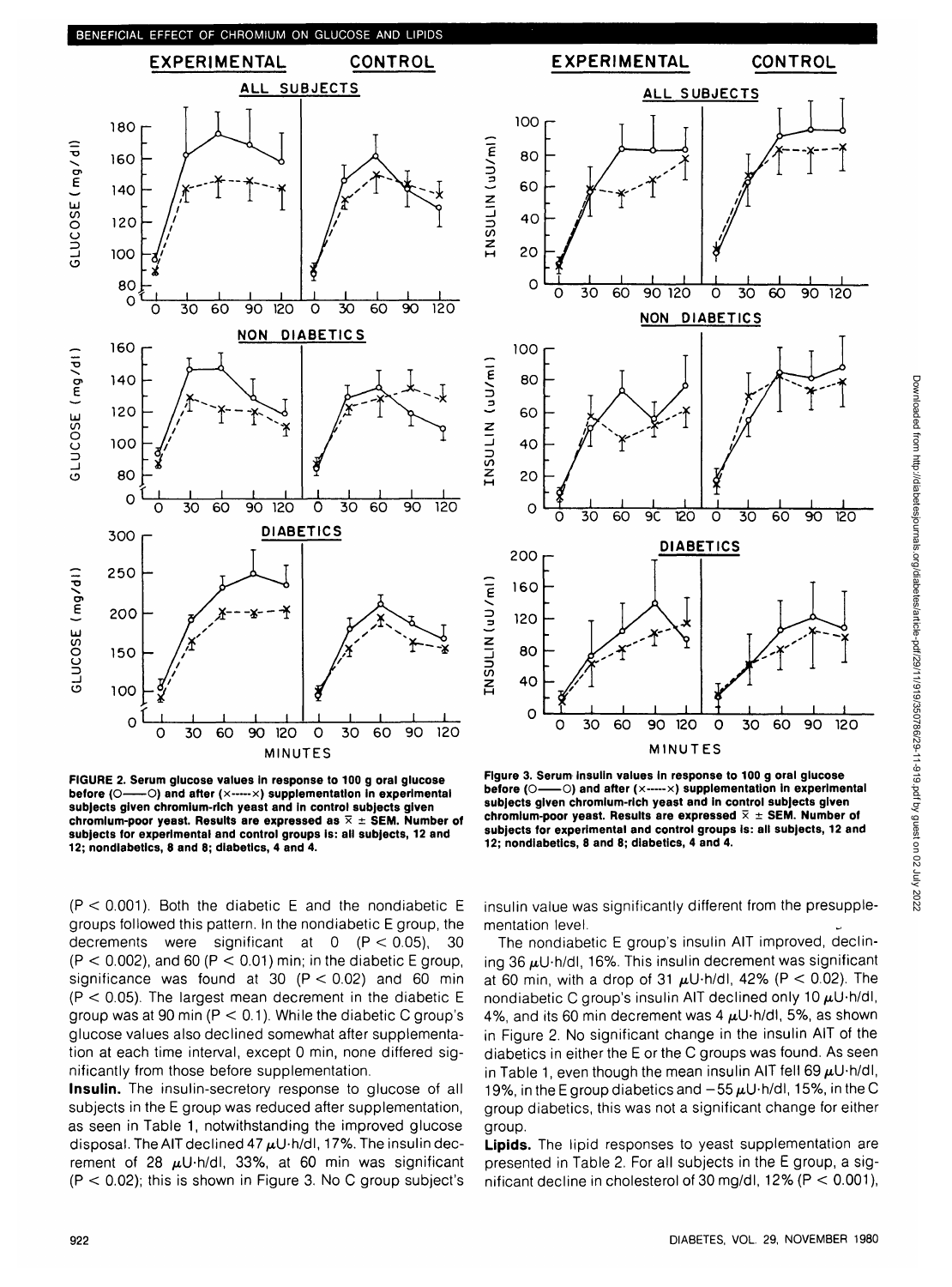## TABLE 2

Fasting serum lipid values, before (B) and after (A) supplementation, in experimental subjects given chromium-rich yeast and in control subjects given chromium-poor yeast. Results are expressed as  $\bar{x} \pm$  SEM. N = number of subjects. Significance is measured by paired t test, B/A.

| Group               |    | Experimental          |                         |                              |    | Control               |                         |                              |  |
|---------------------|----|-----------------------|-------------------------|------------------------------|----|-----------------------|-------------------------|------------------------------|--|
|                     | N  | Cholesterol<br>(mg/d) | Triglycerides<br>(mg/d) | <b>Total lipids</b><br>(g/d) | N  | Cholesterol<br>(mg/d) | Triglycerides<br>(mg/d) | <b>Total lipids</b><br>(g/d) |  |
| All Subjects        | 12 |                       |                         |                              | 12 |                       |                         |                              |  |
| Before              |    | $257 \pm 18$          | $157 \pm 19$            | $0.71 \pm 0.05$              |    | $258 \pm 12$          | $135 \pm 13$            | $0.65 \pm 0.03$              |  |
| After               |    | $227 \pm 14$          | $151 \pm 16$            | $0.58 \pm 0.04$              |    | $247 \pm 14$          | $140 \pm 11$            | $0.58 \pm 0.03$              |  |
|                     |    | P < 0.001             |                         | P < 0.05                     |    |                       |                         |                              |  |
| <b>Nondiabetics</b> | 8  |                       |                         |                              | 8  |                       |                         |                              |  |
| <b>Before</b>       |    | $252 \pm 21$          | $169 \pm 23$            | $0.71 \pm 0.04$              |    | $256 \pm 13$          | $136 \pm 17$            | $0.64 \pm 0.03$              |  |
| After               |    | $231 \pm 17$          | $165 \pm 21$            | $0.57 \pm 0.03$              |    | $238 \pm 14$          | $137 \pm 1$             | $0.56 \pm 0.04$              |  |
|                     |    | P < 0.005             |                         | P < 0.02                     |    | P < 0.02              |                         |                              |  |
| <b>Diabetics</b>    | 4  |                       |                         |                              | 4  |                       |                         |                              |  |
| Before              |    | $267 \pm 37$          | $132 \pm 32$            | $0.72 \pm 0.10$              |    | $261 \pm 16$          | $132 \pm 22$            | $0.66 \pm 0.06$              |  |
| After               |    | $220 \pm 20$          | $122 \pm 15$            | $0.59 \pm 0.09$              |    | $267 \pm 20$          | $145 \pm 28$            | $0.62 \pm 0.05$              |  |
| Cholesterol         |    |                       |                         |                              |    |                       |                         |                              |  |
| >300                | 4  |                       |                         |                              |    |                       |                         |                              |  |
| Before              |    | $335 \pm 16$          | $198 \pm 38$            | $0.96 \pm 0.08$              |    | 355                   | 124                     | 0.61                         |  |
| After               |    | $274 \pm 21$          | $159 \pm 28$            | $0.71 \pm 0.09$              |    | 339                   | 126                     | 0.61                         |  |
|                     |    | P < 0.01              | P < 0.05                | P < 0.01                     |    |                       |                         |                              |  |
| Cholesterol         |    |                       |                         |                              |    |                       |                         |                              |  |
| $300$               | 8  |                       |                         |                              | 11 |                       |                         |                              |  |
| Before              |    | $218 \pm 8$           | $136 \pm 18$            | $0.59 \pm 0.05$              |    | $249 \pm 9$           | $136 \pm 14$            | $0.65 \pm 0.03$              |  |
| After               |    | $204 \pm 10$          | $146 \pm 20$            | $0.51 \pm 0.04$              |    | $239 \pm 11$          | $141 \pm 12$            | $0.57 \pm 0.03$              |  |
|                     |    | P < 0.05              |                         | P < 0.05                     |    |                       |                         |                              |  |

was found. There was an insignificant decline in the C group's cholesterol of 11 mg/dl, 4%. For the nondiabetics, while the improvement was greater in the  $E$  group (-21 mg/dl,  $8\%$ ) than in the C group ( $-18$  mg/dl,  $7\%$ ), there was a significant fall in both groups (E group,  $P < 0.005$ ; and C group,  $P < 0.02$ ).

In the E group, four subjects (two of whom were diabetic) had cholesterol levels >300 mg/dl. These hypercholesterolemic individuals showed significant improvement in their cholesterol values, since there was a mean decline of 61 mg/dl,  $18\%$  (P < 0.01). Only one C group subject was hypercholesterolemic, and her cholesterol declined 16 mg/dl, 5%. The response of subjects with cholesterol values <300 mg/dl in both the E and the C groups was more modest. The E group decrement was 14 mg/dl, 6%, and the C group decrement was 10 mg/dl, 4%. Neither was significant by paired t tests, comparing the cholesterol level before supplementation with that after supplementation. Comparison of the magnitude of change in cholesterol levels of the E and the C groups after supplementation showed a significant difference ( $P < 0.02$ ), with E having the greater change.

**Triglycerides.** No significant change in serum triglycerides occurred in either the E or the C groups. Triglyceride levels did improve significantly, however, in the group of four E subjects who were hypercholesterolemic. The mean decrement for this group was 39 mg/dl,  $20\%$  (P  $<$  0.05). The triglyceride level of the single hypercholestrolemic subject who received the chromium-poor yeast remained unchanged.

**Total lipids.** Total lipid changes paralleled those of cholesterol. The E group total mean lipid fell 0.13 g/dl, 18%  $(P < 0.05)$ , while the C group total mean fell 0.07 g/dl, 11%. As with cholesterol and triglycerides, the greatest effect in total lipid response was noted among the hypercholesterolemic E group subjects. Their lipid values declined an average of 0.25 g/dl, 26% ( $P < 0.01$ ). The single hypercholesterolemic C subject's total lipids remained unchanged.

# **DISCUSSION**

The purpose of this study was to evaluate whether a chromium-rich supplement would be more effective than a chromium-poor supplement in improving insulin sensitivity and, consequently, glucose tolerance in a population thought to be chromium deficient.<sup>11,16,17</sup> In addition, the effect of this chromium-rich supplement on serum cholesterol, triglycerides, and total lipids was investigated. The results of the present study, utilizing a control and an experimental group in a single-blind study design, lend support to the hypothesis that chromium is important for optimal glucose tolerance in older Americans. Taking our putative chromium-deficient population, we found that both the diabetic and the nondiabetic experimental groups responded to the 8 wk of chromium-rich yeast supplementation with significantly improved glucose tolerance. This finding, and the finding of no change in the control group fed the chromium-poor yeast, suggests a beneficial effect of the chromium-rich yeast on glucose disposal.

We suggest one or a combination of hypotheses to account for this effect: (1) The subjects were chromium deficient, and a chromium supplement alleviated this deficiency. (2) A factor in brewers' yeast (other than chromium) contributed to the improvement. (3) The amount of chromium fed had a pharmacologic, rather than physiologic, effect.

Since the initial mean glucose AIT values were lower in control than in experimental subjects (in the total group, 552  $\pm$  32 compared with 632  $\pm$  53), we thought it important to determine whether the difference in response to treatment was due to there being significantly more control subjects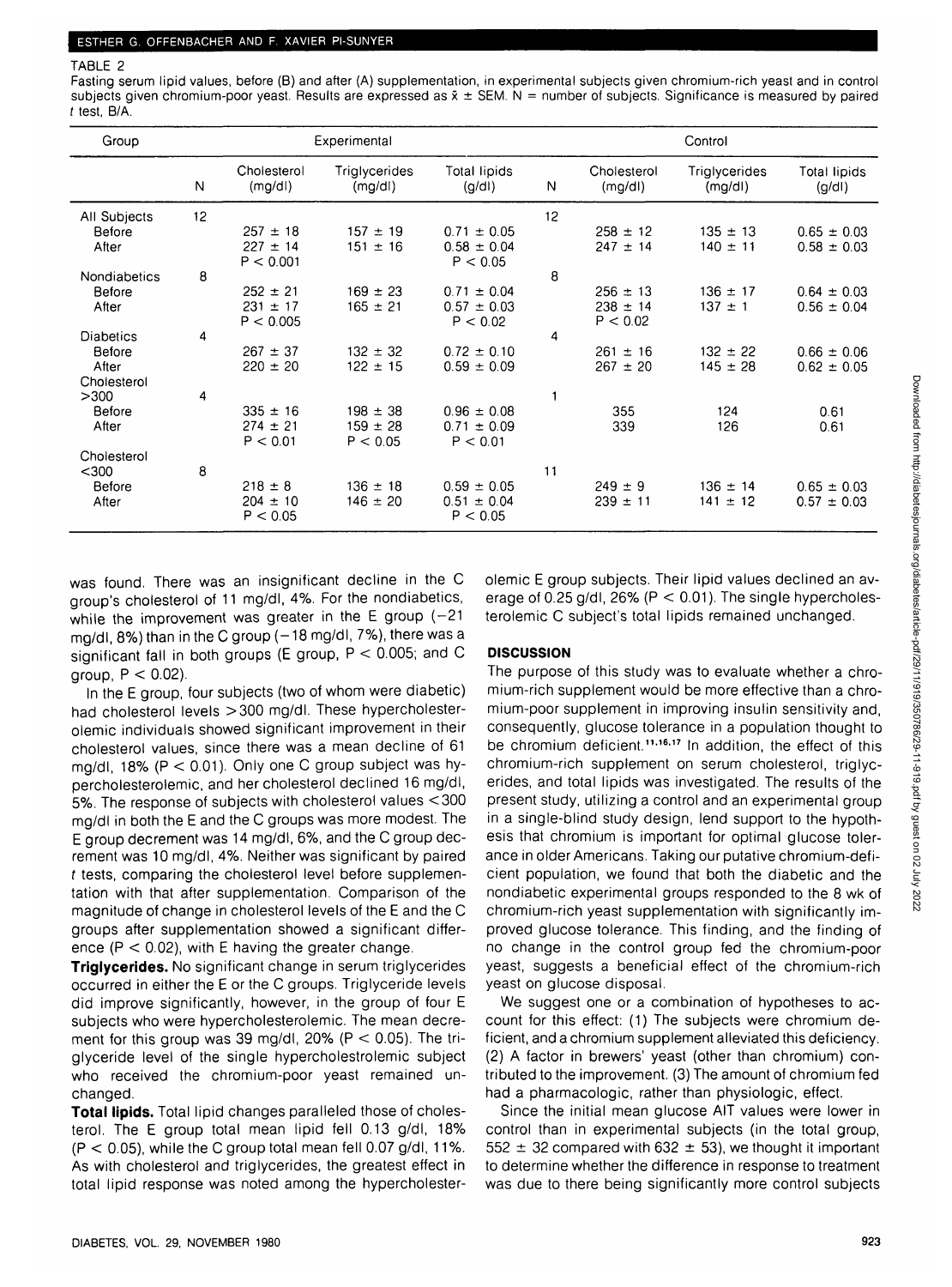#### BENEFICIAL EFFECT OF CHROMIUM ON GLUCOSE AND LIPIDS

having better initial glucose tolerance values not capable of further improvement by some factor in yeast. It is clear from Table 1 that, if the data are recalculated with the top two subjects in the experimental group being left out (patients 1 and 2 in Figure 1), the starting values in the experimental group for glucose AIT approximate quite closely those for the control group, and a significant change with treatment is still found in the experimental group while none is found in the controls.

Though the changes in the E group's insulin AIT are not significant, they do show a fall of 17% compared with no change in the C group. Reduction in blood glucose, despite lower or unchanged insulin levels, suggests enhanced insulin sensitivity in chromium-supplemented subjects. The significant insulin decrement, after supplementation, of 33% in the E group at 60 min strengthens the evidence that the improvement in glucose tolerance may be related to enhanced insulin sensitivity.

These results, showing improvement of glucose tolerance with chromium-rich yeast supplementation, are in agreement with several previous studies<sup>4,6,7</sup> in animals. In experimental chromium deficiency, tissue sensitivity to insulin decreased.<sup>14</sup> Mertz et al. demonstrated in rats<sup>2,28</sup> that chromium enhances the movement of glucose into tissues and chromium deficiency causes impaired glucose uptake and insulin resistance. These can be restored to normal by repletion of chromium.<sup>2,28</sup> Others found that plasma glucose of genetically diabetic mice improves after GTF supplementation.<sup>29,30</sup>

Recently, several investigators reported a marked improvement in glucose disposal and/or insulin output in man after chromium supplementation. Jeejeehboy et al.<sup>31</sup> described a patient who developed diabetes after receiving total parenteral nutrition for over 3 yr. Adding 250  $\mu$ g of inorganic chromium to her infusate for 2 wk reversed the diabetes. A second, similar case has been reported since.<sup>32</sup> Possible additional evidence for a chromium-diabetes link was provided by a study showing that high iron saturation of transferrin in hemochromatosis patients decreased the chromium-binding capacity of the transferrin and, therefore, the retention of an injected <sup>51</sup>Cr dose.<sup>33</sup> The authors consider the low chromium status in hemochromatosis to be a likely contributing cause for the high incidence of diabetes in this disorder. Liu et al.<sup>20</sup> reported a correlation between increased serum chromium levels and improved glucose tolerance in 27 normal and hyperglycemic women, aged 40 to 75, who were supplemented with a chromium-rich brewers' yeast extract. Unfortunately, no placebo group was included. The present study also suggests that chromium has an ameliorative effect on glucose tolerance.

Conclusive evidence of a causal relationship awaits the development of truly accurate and reproducible biochemical methods to assess human chromium status.

Not only a diabetes-like state, but also an atheroscleroticlike syndrome was reported to be caused by chronic deficiency in rats.<sup>6</sup> Chromium supplements protected against hypercholesterolemia and decreased the incidence of plaques in the animals.<sup>6,7</sup> Rats fed a hypercholesterolemic diet for 35 days were protected from hypercholesterolemia when supplemented with chromium.<sup>34</sup>

The present study documents significantly improved serum cholesterol and total lipids in both diabetic and non-

diabetic E subjects receiving the chromium-rich supplement, suggesting a role for chromium in human cholesterol metabolism. It is particularly significant that all individuals who were hypercholesterolemic (>300 mg/dl) showed a fall in their cholesterol levels, and the mean fall was  $-61$  mg/dl. In those subjects receiving the chromium-poor supplement, no significant change in serum cholesterol and total lipids was found in the overall group, although a modest and significant fall in cholesterol was found in the nondiabetic group after supplementation. This improvement in C group nondiabetic cholesterol also raises the possibility of the presence of another beneficial factor in yeast in addition to chromium. Further studies are necessary to investigate this possibility.

Other workers reported improvement in serum triglyceride levels as a result of chromium supplementation.<sup>11,29,30</sup> The present study could document triglyceride reduction only in subjects having cholesterol levels >300 mg/dl.

Further studies, with larger numbers of subjects, especially diabetics, are needed to quantify the chromium effect and to relate glucose tolerance and serum lipid status to chromium levels in body tissues. At present, accurate methods for the clinical determination of levels of chromium in body tissues are still in the developmental state.<sup>35,36</sup> Blood, urine, and hair samples were investigated in several laboratories by a variety of techniques.<sup>8-10,20,31-33,36,37</sup> Recently, concurrent results were reported with normal values of  $\lt 2$  ppb in blood and of  $\lt 1$  ppb in urine.<sup>20,36,37</sup> However, these values are close to the sensitivity limits of present instrument detection, and any sample contamination during collection and preparation procedures introduces significant and unacceptable error.

We encountered some of these problems in this study. Urinary chromium levels were assayed before and after the period of yeast supplementation in samples collected from the subjects in both the E and C groups.<sup>†</sup> The increment in urinary chromium in several E subjects after a glucose challenge was twofold or threefold greater after the supplementary period than before. But low levels in some samples, coupled with known or suspected contamination in others, precluded collection of sufficiently reliable data to allow us to report it.

Newer, more sensitive, spectrophotometric methods and equipment may be expected to resolve these measurement difficulties in the near future. Once reliable measures of human chromium status become available, it may be possible to document accurately chromium deficiency and the effects of supplementation. If chromium deficiency is found to be prevalent in subgroups of the population and is also confirmed as a diabetes risk factor, then some cases of diabetes may be amenable to treatment by chromium supplementation.

## **ACKNOWLEDGMENTS**

The authors are indebted to Drs. W. Mertz, R. Anderson, W. Wolf, and C. Veillon, Human Nutrition Center, U.S.D.A., Beltsville, Md., for advice and assistance. We also acknowl-

t We chose to measure chromium in urine samples to utilize the chromiumfree dry ashing procedure developed at the Human Nutrition Center, Nutrition Institute, U.S.D.A., Beltsville, Md.<sup>36</sup> This method does not require the use of HNO<sub>3</sub>, which is likely to contain not less than 5 ppb chromium and was used to prepare blood samples by the wet digestion method, thereby adding to contamination and to uncertainty of the result.